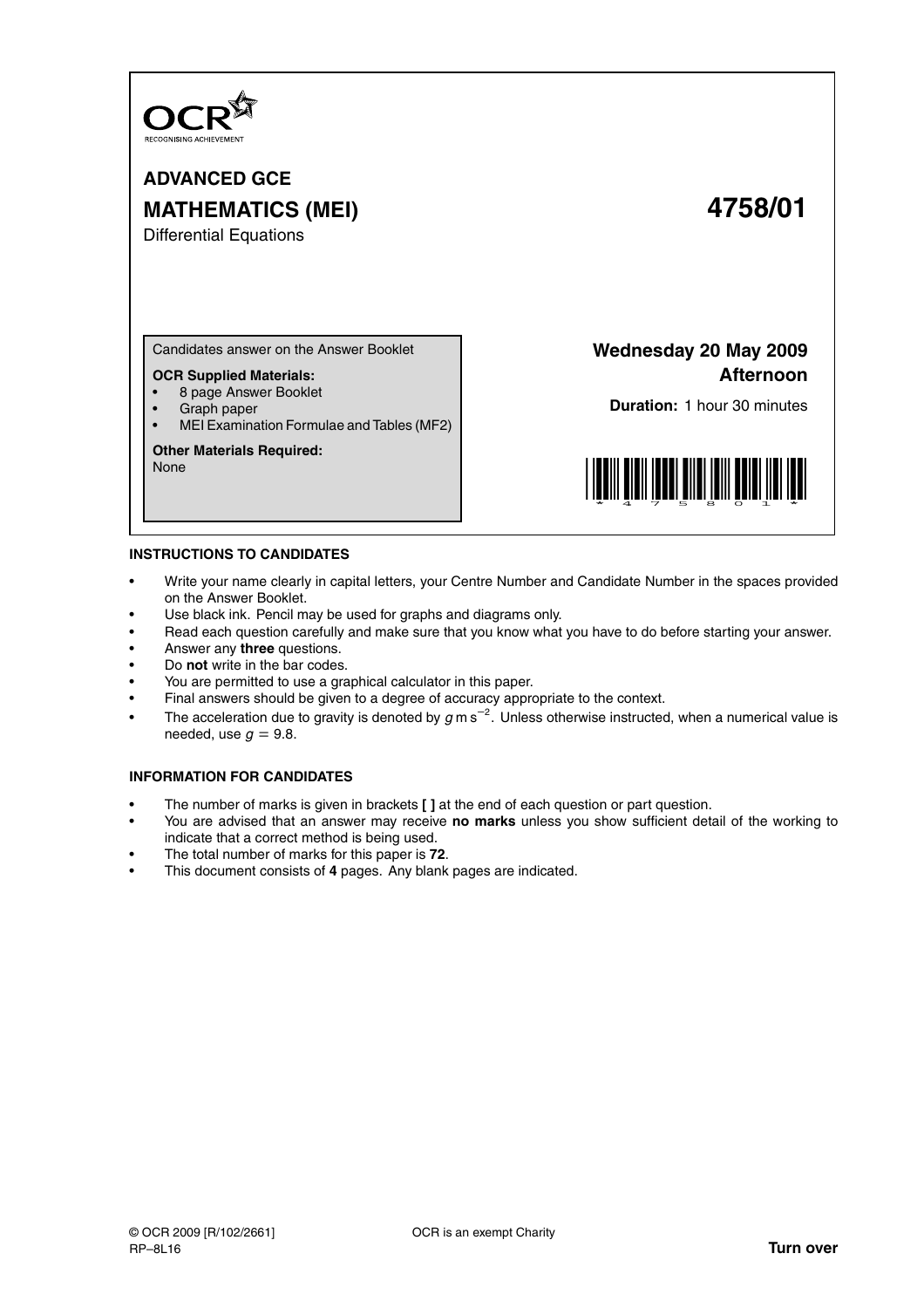**1** A car travels over a rough surface. The vertical motion of the front suspension is modelled by the differential equation

$$
\frac{\mathrm{d}^2 y}{\mathrm{d}t^2} + 25y = 20\cos 5t,
$$

where *y* is the vertical displacement of the top of the suspension and *t* is time.

**(i)** Find the general solution. **[8]**

Initially 
$$
y = 1
$$
 and  $\frac{dy}{dt} = 0$ .

- **(ii)** Find the solution subject to these conditions. **[4]**
- (iii) Sketch the solution curve for  $t \ge 0$ . [4]

A refined model of the motion of the suspension is given by

$$
\frac{\mathrm{d}^2 y}{\mathrm{d}t^2} + 2\frac{\mathrm{d}y}{\mathrm{d}t} + 25y = 20\cos 5t.
$$

- **(iv)** Verify that *y* = 2 sin 5*t* is a particular integral for this differential equation. Hence find the general solution. **[6]**
- **(v)** Compare the behaviour of the suspension predicted by the two models. **[2]**
- **2** The differential equation

$$
x\frac{\mathrm{d}y}{\mathrm{d}x} + 3y = \frac{\sin x}{x}
$$

is to be solved for  $x > 0$ .

**(i)** Find the general solution for *y* in terms of *x*. **[9]**

As  $x \to 0$ , *y* tends to a finite limit.

- **(ii)** Use the approximations  $\sin x \approx x \frac{1}{6}$  $\frac{1}{6}x^3$  and cos  $x \approx 1 - \frac{1}{2}$  $\frac{1}{2}x^2$  (both valid for small *x*) to find the value of the arbitrary constant and the limiting value of  $\bar{y}$  as  $x \to 0$ . Hence state the particular solution. **[6]**
- **(iii)** Show that, when  $y = 0$ ,  $\tan x = x$ . **[2]**

An alternative method of investigating the behaviour of  $y$  for small  $x$  is to use the approximation  $\sin x \approx x - \frac{1}{6}$  $\frac{1}{6}x^3$  in the differential equation, giving

$$
x\frac{\mathrm{d}y}{\mathrm{d}x} + 3y = \frac{x - \frac{1}{6}x^3}{x}.
$$

**(iv)** Solve this differential equation and, given that *y* tends to a finite limit as  $x \to 0$ , show that the value of the limit is the same as that found in part **(ii)**. **[7]**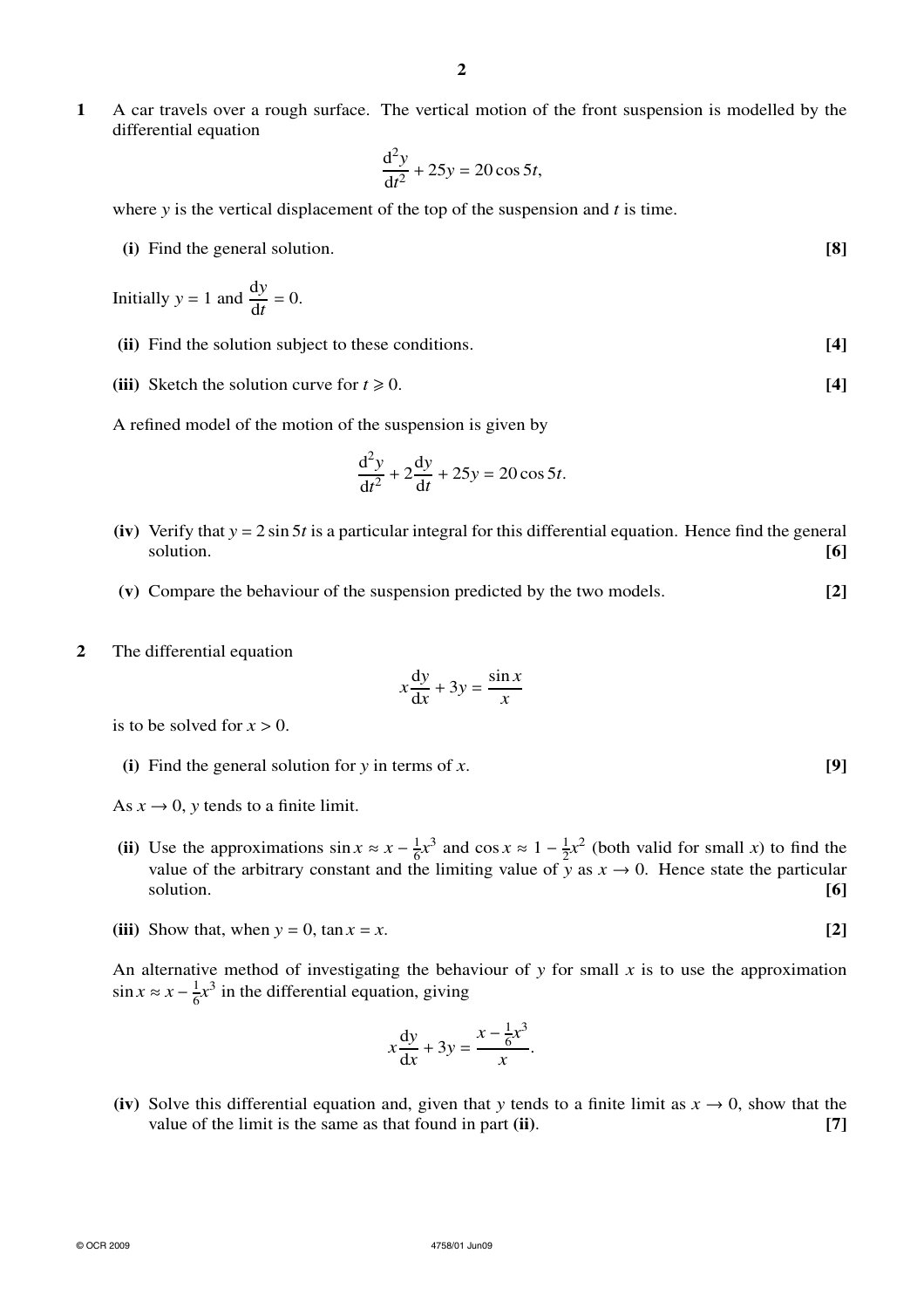**3 (a)** An electric circuit has an inductor and a resistor in series with an alternating power source. The circuit is switched on and after *t* seconds the current is *I* amps. The current satisfies the differential equation

$$
2\frac{\mathrm{d}I}{\mathrm{d}t} + 4I = 3\cos 2t.
$$

**(i)** Find the complementary function and a particular integral. Hence state the general solution for  $I$  in terms of  $t$ . **[8]** 

Initially the current is zero.

- **(ii)** Find the particular solution. **[2]**
- **(iii)** Calculate the amplitude of the current for large values of *t*. Sketch the solution curve for large values of  $t$ .  $\boxed{4}$
- **(b)** The displacement, *y*, of a particle at time *t* satisfies the differential equation

$$
\frac{\mathrm{d}y}{\mathrm{d}t} = 2 - 2y + \mathrm{e}^{-t}.
$$

You are **not** required to solve this differential equation.

The particle initially has displacement zero. The displacement has only one stationary value, which is where  $y = \frac{9}{8}$  $\frac{9}{8}$ . Also the velocity of the particle tends to zero as *t*  $\rightarrow \infty$ .

- **(i)** Without solving the differential equation, use it to find
	- (*A*) the gradient of the solution curve when  $t = 0$ ;  $[2]$
	- (*B*) the value of *t* at the stationary value of *y*; **[3]**
	- (*C*) the limit of *y* as  $t \to \infty$ . [2]
- **(ii)** Hence sketch the solution curve for  $t \ge 0$ , illustrating these results. [3]

#### **4** The simultaneous differential equations

$$
\frac{dx}{dt} = 7x + 6y + 2e^{-3t}
$$
  

$$
\frac{dy}{dt} = -12x - 10y + 5\sin t
$$

are to be solved for  $t \ge 0$ .

**(i)** Show that

$$
\frac{d^2x}{dt^2} + 3\frac{dx}{dt} + 2x = 14e^{-3t} + 30\sin t.
$$
 [5]

(ii) Show that this differential equation has a particular integral of the form  $x = ae^{-3t} - 9 \cos t + 3 \sin t$ , where *a* is a constant to be determined.

Hence find the general solution for *x* in terms of *t*. **[8]**

- **(iii)** Find the corresponding general solution for *y*. **[4]**
- (iv) Show that, for large values of  $t$ ,  $x = y$  when tan  $t \approx k$ , where  $k$  is a constant to be determined. [4]
- **(v)** Find the ratio of the amplitudes of *y* and *x* for large values of *t*. **[3]**